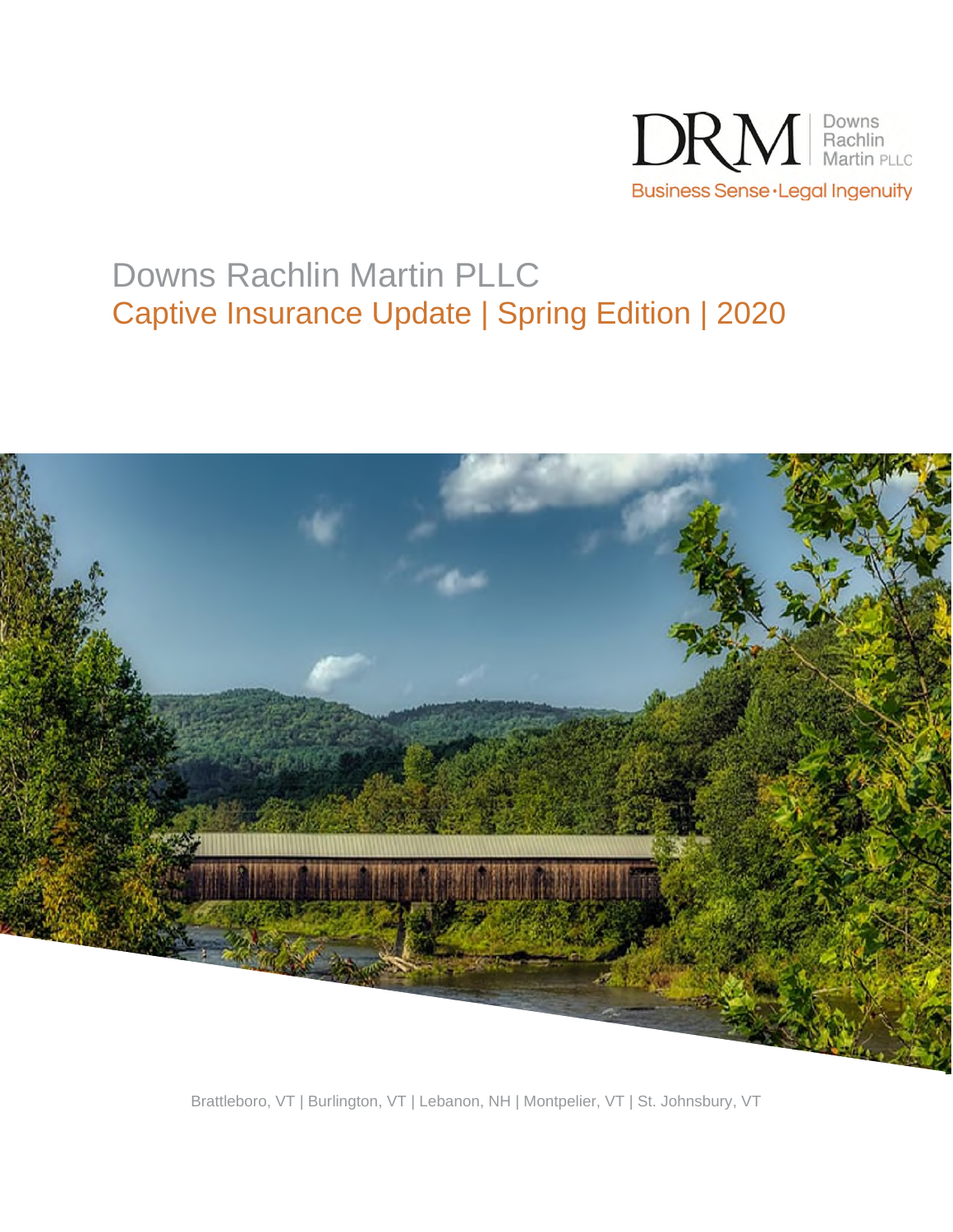# **In this edition:**

## **Developments in Vermont**

COVID-19 Impacts Vermont 2020 Captive Legislation 2019 Vermont Formations 2018 Aggregate Data

## **COVID-19 Issues**

Business Interruption Coverage Telemedicine Rules Relaxed Applicability of State Coronavirus Mandates to Risk Retention Groups

## **TRIA Reauthorization**

## **Developments in Vermont**

#### **COVID-19 Impacts Vermont**

Though Vermont's rural character has somewhat lessened the direct effects of the COVID-19 pandemic, at least compared with some of its neighbors, there can be no doubt that the virus' impact on the state will be devastating and long-lasting. Governor Phil Scott has ordered all nonessential businesses to close public-facing operations, except those deemed critical to public health and safety and economic and national security. Additionally, all schools have been closed for the remainder of the academic year and courts are operating only on an emergency basis. It is hoped that these extraordinary actions, along with the other social distancing measures that have been implemented, will allow Vermont to weather the worst of the storm while preserving, to the greatest extent possible, the lives and livelihoods of its residents. These measures, however, have resulted in significant hardship for most Vermont businesses and families.

**\_\_\_\_\_\_\_\_\_\_\_\_\_\_\_\_\_\_\_\_\_\_\_\_\_\_\_\_\_\_\_\_\_\_\_\_\_\_\_\_\_\_\_\_\_\_\_\_\_\_\_\_\_\_\_\_\_\_\_** 

For the most part, the captive industry in Vermont is fortunate in that many of its members worked remotely, at least part of the time, before the crisis. The Vermont Department of Financial Regulation (the "DFR") has also reconfigured to allow all, or nearly all, of its operations to be conducted remotely. The DFR has also issued a statement recognizing the likelihood that travel will continue to be challenging for much of 2020 and that, accordingly, captives are encouraged to seek waivers from the requirement for an in-state board meeting for 2020.

DRM has closed all five of its physical offices with all attorneys now providing legal services remotely. While we share many of the frustrations that others in the business world are experiencing with this new arrangement (and we miss our colleagues!), we recognize that we are very fortunate to be in a position to make such a transition and we are dedicated to assisting all of our clients in navigating the challenges ahead.

Member



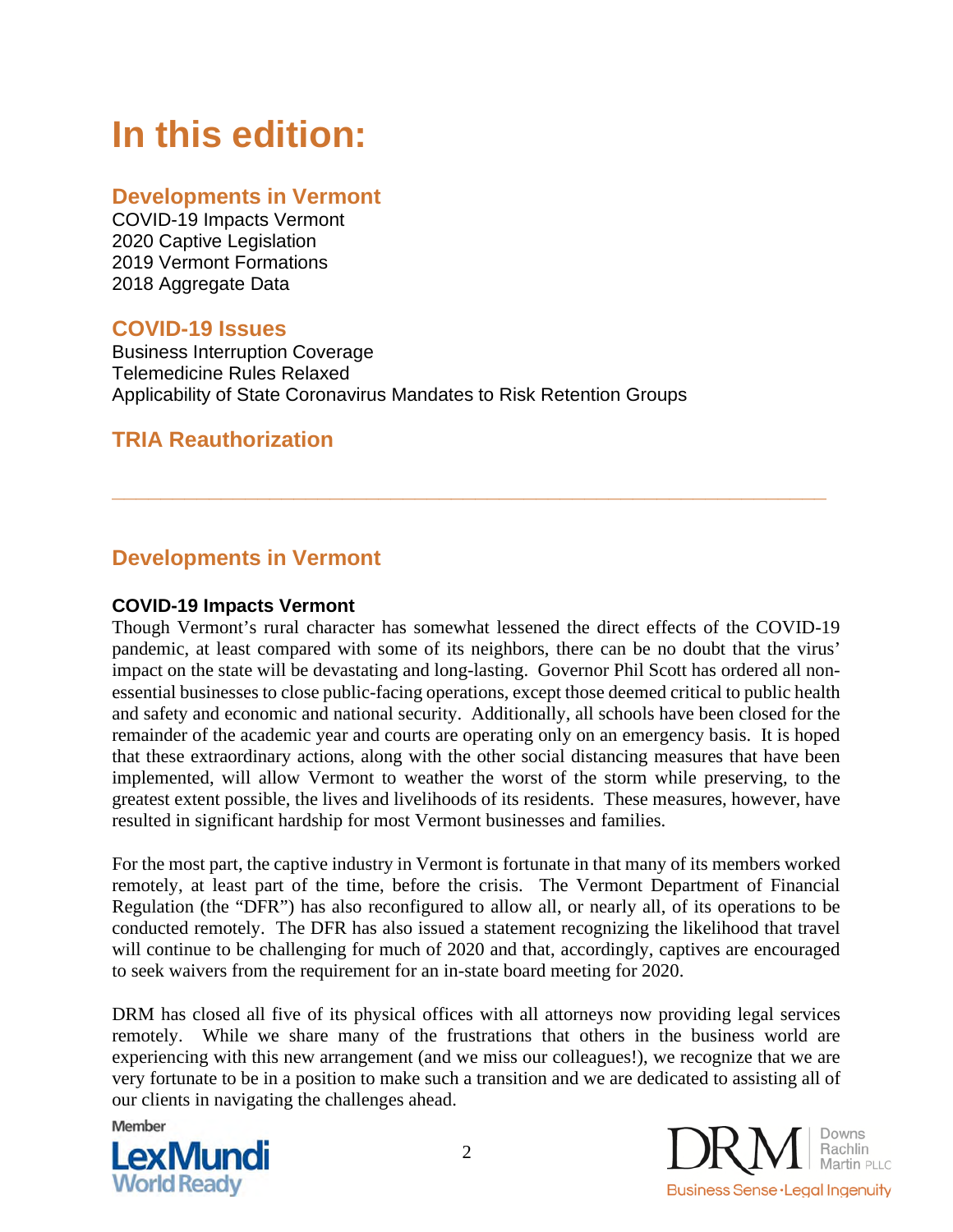DRM has established a [COVID-19 Legal Resources for Business](https://www.drm.com/resources/covid-19-resource-center) website and is committed to providing timely guidance on rapidly evolving legal matters during this challenging time. Please contact us if you have any questions about the impact of COVID-19 on your business.

#### **2020 Captive Legislation**

Before its focus shifted to the COVID-19 response, the Vermont legislature was on track to pass its annual captive "housekeeping" bill, which was jointly proposed by the DFR and the Vermont Captive Insurance Association. Though it is unclear when the legislature will revisit the captive bill, the expectation remains that it will be passed at some point over the next few months. The current version of the bill includes the following notable provisions:

- Reduced Capital Requirements for Sponsored Captives. Minimum capital and surplus for sponsored captives will be reduced from \$250,000 to \$100,000.
- Clarification of Protected Cell's Ability to Insure Controlled Unaffiliated Business. It will now be clear that, with DFR approval, protected cells will be authorized to insure controlled unaffiliated business.
- Separate Accounts Within Protected Cells. Protected cells will now be able to establish separate accounts.
- **Investment Restrictions for Sponsored Captives and Protected Cells. Sponsored captives** and protected cells will now be subject to the same investment restrictions as risk retention groups, meaning that they can either comply with the investment restrictions applicable to traditional insurers or obtain DFR approval of their own investment policies.
- **Reduced Capital Requirements for Captives in Dissolution. The DFR will have discretion** to reduce or waive required capital and surplus for captives winding down pursuant to an approved plan of dissolution.
- **Merger of Non-Insurer Subsidiary. The DFR will have the authority to waive provisions** of the insurance and corporate codes to facilitate the merger of a non-insurer subsidiary with its captive parent.
- **Dormant Captives.** Captives that enter dormancy without ever being capitalized will not be required to capitalize as a condition of entering dormancy.
- Required Disclosure for Agency Captives. Agency captives are now required to disclose in their policy forms that they may enter into reinsurance or other risk sharing arrangements with the related agency or brokerage.

In addition to the captive housekeeping bill, the DFR is pursuing a number of other legislative priorities, including changes to the laws governing credit for reinsurance (these changes are not expected to affect captives).



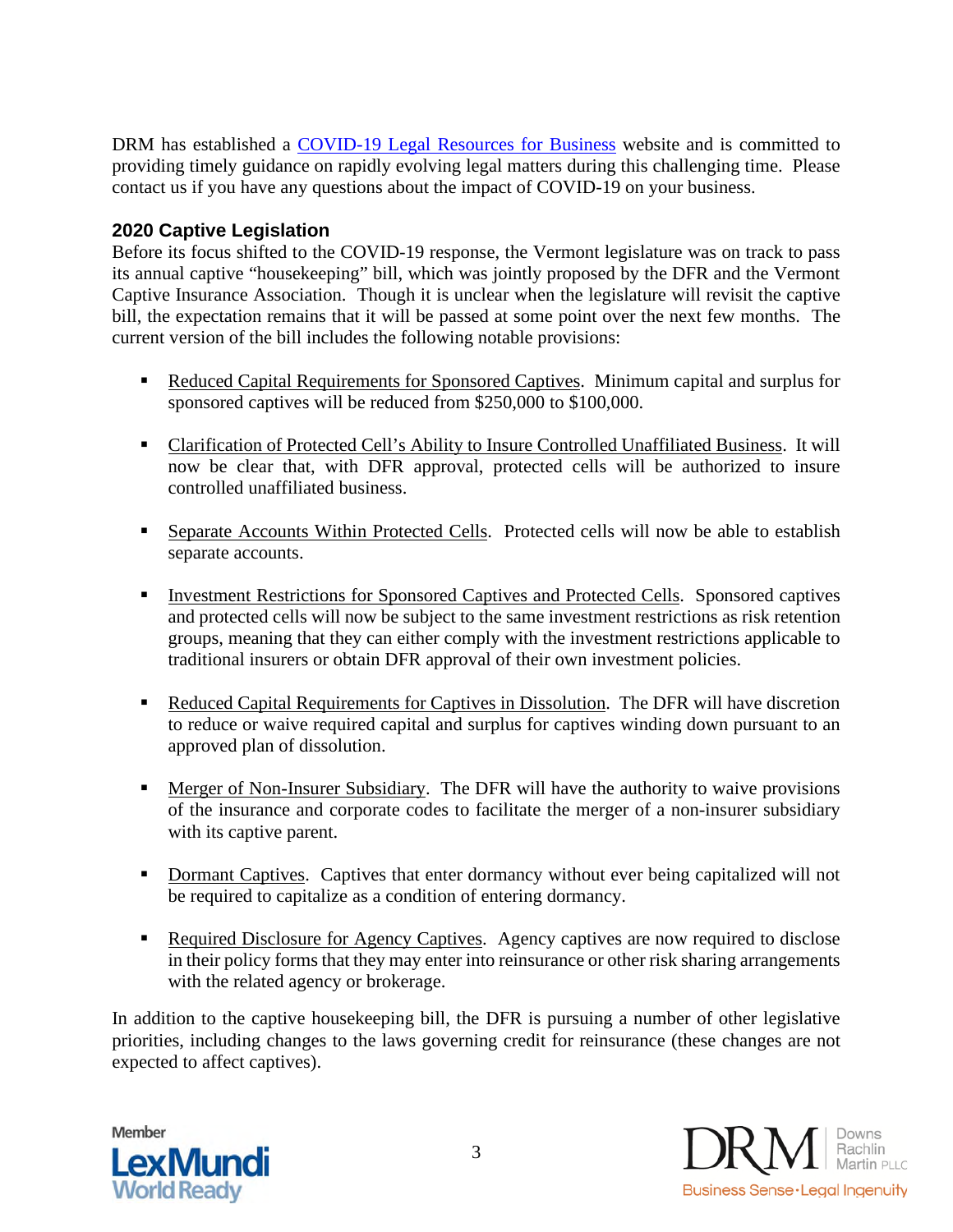#### **2019 Vermont Formations**

In 2019, 22 new Vermont captives were licensed, bringing the total to 1,159 captives licensed, of which 559 (and one affiliated reinsurance company) were active as of December 31, 2019. The types of active captives break down as follows:

| Pure                                  | 352 |
|---------------------------------------|-----|
| <b>Risk Retention Groups</b>          | 87  |
| Special Purpose Financial             | 44  |
| Sponsored                             | 37  |
| Industrial Insured                    | 21  |
| Association                           | 14  |
| <b>Branch</b>                         |     |
| <b>Affiliated Reinsurance Company</b> |     |

Notably, Vermont's 37 sponsored captives have experienced significant growth, with well over 200 cells.

#### **2018 Aggregate Data**

The aggregate amount of gross premium written by all Vermont captives for the year 2018 was \$22.6 Billion; total net written premium was \$20 Billion. Aggregate total capital and surplus as of December 31, 2018 was \$81 Billion and total assets were \$195 Billion. Total Vermont premium tax paid on 2018 gross written premiums was approximately \$24 Million.

Aggregate data for the year 2019 will likely be published during the summer of 2020.

## **COVID-19 Issues**

#### **Business Interruption Coverage**

Plaintiffs' lawyers are seeking insurance coverage for COVID-19 business losses in a number of recently filed cases. Additionally, New York, New Jersey, Massachusetts, Ohio, Rhode Island, and Louisiana have legislative efforts underway seeking to require insurers to cover coronaviruscaused business losses. At issue are the business interruption or time element and extra expense coverages available under commercial property policies. Many carriers began placing virus exclusions in their policies after the SARS coronavirus emerged fifteen years ago. Coverage under such policies also typically requires "physical loss or damage" that causes a business shutdown or curtailment. Insurers generally take the position that the presence of coronavirus in the business premises or surrounding community does not qualify as "physical damage." Policyholders, on the other hand, assert that loss of the ability to use a property because of the presence of the COVID-19 virus is sufficient to render the property "physically damaged." Government closure orders or interruption of the business supply chain are other events that trigger coverage, but coverage still typically requires "physical loss or damage" through events such as earthquakes or hurricanes. We will be watching these developments closely over the coming months.



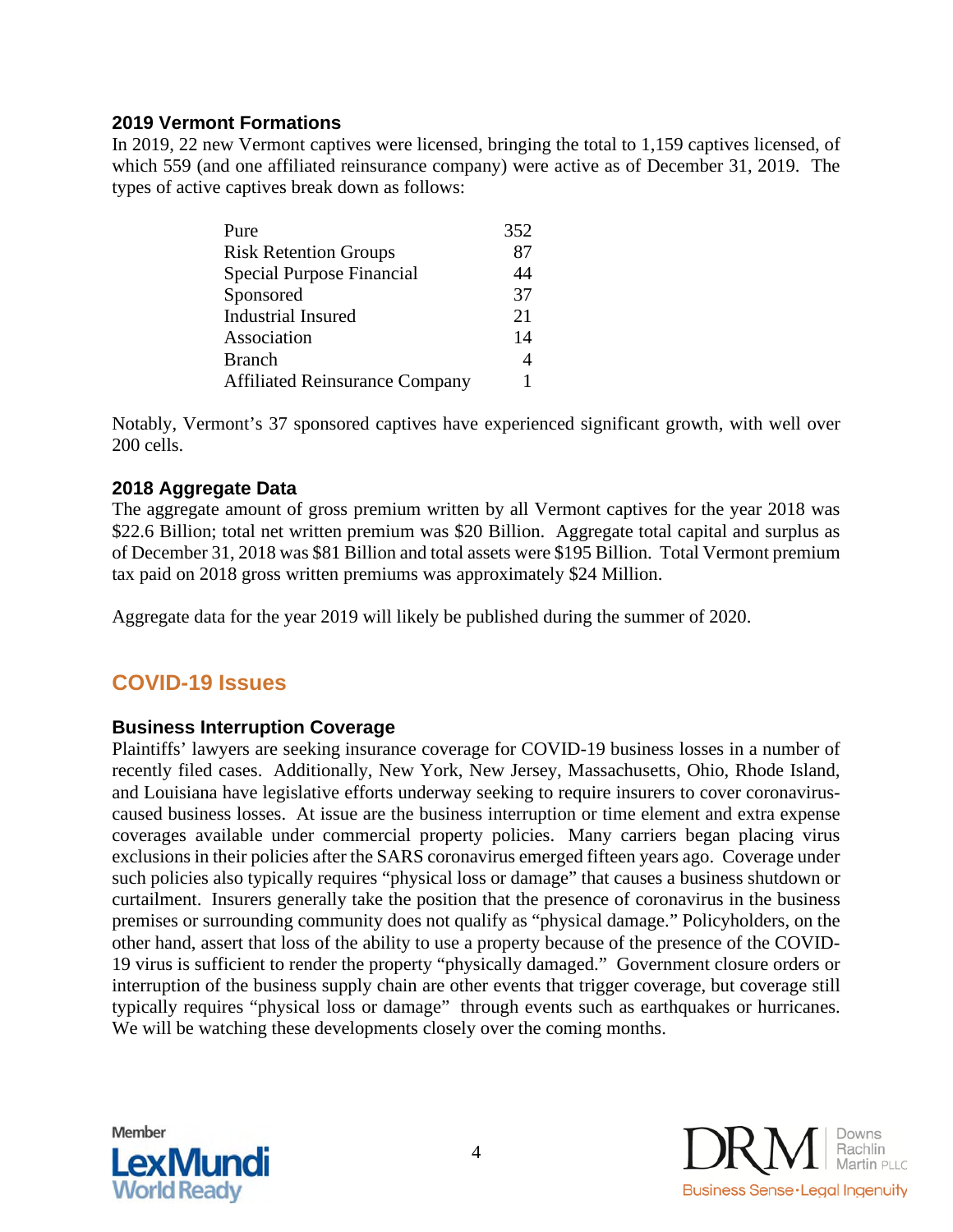#### **Telemedicine Rules Relaxed**

On March 20, 2020, the Department of Health and Human Services ("HHS") announced that it would refrain from imposing penalties for HIPAA violations against most healthcare providers providing telemedicine-based services for the duration of the COVID-19 crisis.

These services must be provided through non-public facing remote communication technologies, such as FaceTime, Zoom or Skype. Public-facing products, that are open to the public or easily disseminated, may not be used.

The telehealth services need not be COVID-19 related. The goal is to empower healthcare providers to reach patients with any health issues, while reducing the risk of COVID-19 transmission attendant to in-person visits, especially for elderly or at-risk patients.

This safe harbor applies only to healthcare providers, insurance companies are not covered. The announcement also outlines conduct that it considers to be in bad-faith, and thus not covered. Badfaith conduct includes conduct in furtherance of a criminal act, further use or disclosure prohibited by HIPAA privacy rules (e.g., unauthorized commercial use of any information), and violations of state licensing laws or professional ethical standards.

#### **Applicability of State Coronavirus Mandates to Risk Retention Groups**

Numerous states are enacting emergency rules restricting insurers' rights to cancel or non-renew insurance policies, and requiring extended grace periods for payment of premium, during the COVID-19 pandemic. At least one state has issued an order requiring insurers to submit COVID-19 preparedness plans to the state. These rules differ and it is not clear whether they are intended to apply to risk retention groups in any particular state.

As member-owned insurers, risk retention groups will try to provide as much flexibility as is necessary to meet their insureds' financial difficulties, especially during this pandemic. These emergency orders may be preempted by the federal Liability Risk Retention Act, which provides that only the domiciliary state may regulate the operations of a risk retention group. Please contact us if you have any questions about the applicability of state emergency rules or mandates to risk retention groups.

## **TRIA Reauthorization**

At the close of 2019, the U.S. Congress approved the Terrorism Risk Insurance Program Reauthorization Act of 2019, which extends the Terrorism Risk Act ("TRIA") for an additional seven-year term. TRIA's substantive provisions remain essentially unchanged, and the related data call is due on May 15, 2020.